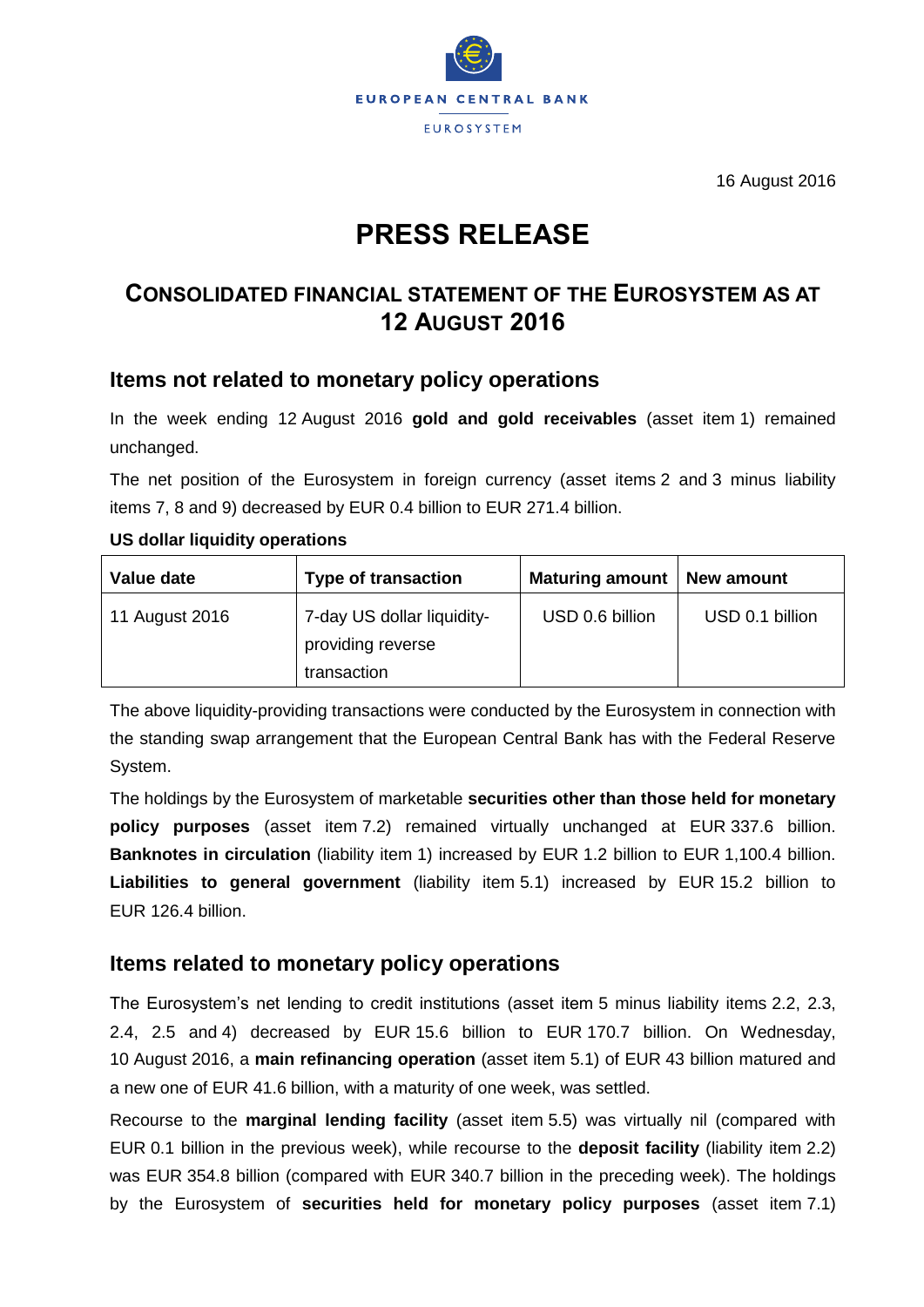increased by EUR 13.3 billion to EUR 1,325.6 billion. The table below provides the detailed breakdown of asset item 7.1 into the different portfolios. All portfolios are accounted for at amortised cost.

| <b>Monetary policy</b><br>securities portfolios | <b>Reported value as</b><br>at 12 August 2016 | <b>Difference</b><br>compared with<br>5 August 2016 -<br>purchases | <b>Difference</b><br>compared with<br>5 August 2016 -<br>redemptions |
|-------------------------------------------------|-----------------------------------------------|--------------------------------------------------------------------|----------------------------------------------------------------------|
| Covered bond purchase<br>programme 1            | EUR 16.4 billion                              |                                                                    |                                                                      |
| Covered bond purchase<br>programme 2            | EUR 7.5 billion                               |                                                                    |                                                                      |
| Covered bond purchase<br>programme 3            | EUR 188.0 billion                             | +EUR 0.7 billion                                                   |                                                                      |
| Asset-backed securities<br>purchase programme   | EUR 20.4 billion                              |                                                                    |                                                                      |
| Corporate sector purchase<br>programme          | EUR 16.2 billion                              | +EUR 1.2 billion                                                   |                                                                      |
| Public sector purchase<br>programme             | EUR 968.6 billion                             | +EUR 11.4 billion                                                  |                                                                      |
| <b>Securities Markets</b><br>Programme          | EUR 108.4 billion                             |                                                                    |                                                                      |

# **Current accounts of euro area credit institutions**

As a result of all transactions, the **current account** position of credit institutions with the Eurosystem (liability item 2.1) decreased by EUR 11.2 billion to EUR 742.5 billion.

#### **European Central Bank**

Directorate General Communications, Global Media Relations Division Sonnemannstrasse 20, 60314 Frankfurt am Main, Germany Tel.: +49 69 1344 7455, E-mail: media@ecb.europa.eu Website: www.ecb.europa.eu **Reproduction is permitted provided that the source is acknowledged.**

2